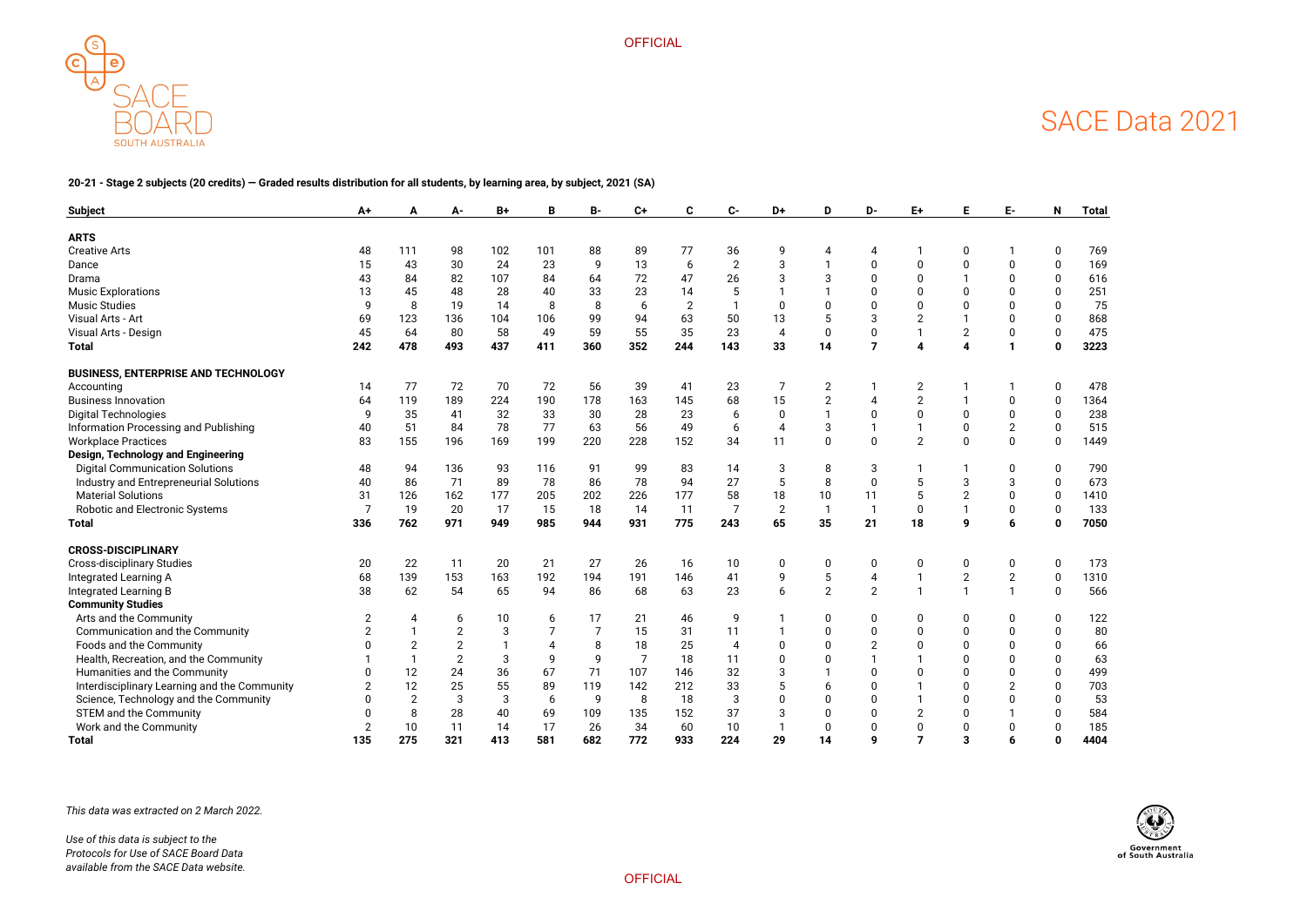



| <b>Subject</b>                        | A+             | A           | A-             | $B+$           | В            | <b>B-</b> | $C+$ | C              | $C-$             | D+             | D              | D-                     | E+             | E              | Е-           | N                | <b>Total</b>   |
|---------------------------------------|----------------|-------------|----------------|----------------|--------------|-----------|------|----------------|------------------|----------------|----------------|------------------------|----------------|----------------|--------------|------------------|----------------|
| <b>ENGLISH</b>                        |                |             |                |                |              |           |      |                |                  |                |                |                        |                |                |              |                  |                |
| English                               | 255            | 875         | 1209           | 1286           | 1144         | 804       | 511  | 262            | 56               | 16             | 5              | 5                      |                | 0              |              | $\mathbf{0}$     | 6430           |
| English as an Additional Language     | 11             | 43          | 93             | 102            | 90           | 79        | 61   | 36             | 10               | 3              | 3              | $\mathbf 1$            |                | 0              | $\mathbf 0$  | $\mathbf 0$      | 533            |
| <b>English Literary Studies</b>       | 27             | 170         | 351            | 370            | 289          | 177       | 94   | 35             | 8                | 5              | 0              |                        | $\pmb{0}$      | 0              | $\mathbf 0$  | $\mathbf 0$      | 1527           |
| <b>Essential English</b>              | 24             | 107         | 231            | 321            | 403          | 378       | 328  | 181            | 38               | 12             | 3              | $\pmb{0}$              | $\overline{2}$ | 0              | $\pmb{0}$    | 0                | 2028           |
| <b>Total</b>                          | 317            | 1195        | 1884           | 2079           | 1926         | 1438      | 994  | 514            | 112              | 36             | 11             | $\overline{7}$         | 4              | $\mathbf 0$    | $\mathbf{1}$ | $\bf{0}$         | 10518          |
| <b>HEALTH AND PHYSICAL EDUCATION</b>  |                |             |                |                |              |           |      |                |                  |                |                |                        |                |                |              |                  |                |
| <b>Child Studies</b>                  | 56             | 147         | 220            | 203            | 172          | 99        | 74   | 50             | 14               | 4              | $\overline{2}$ |                        | 0              | 0              | 0            |                  | 1042           |
| Food and Hospitality                  | 78             | 163         | 227            | 232            | 216          | 202       | 164  | 97             | 43               | 6              | 13             | 6                      | 0              |                | 0            | $\Omega$         | 1448           |
| <b>Health and Wellbeing</b>           | 59             | 177         | 205            | 167            | 202          | 157       | 115  | 102            | 27               | 8              | $\mathbf 0$    | $\overline{2}$         |                | $\overline{2}$ | $\mathbf 0$  | $\Omega$         | 1224           |
| <b>Outdoor Education</b>              | 43             | 74          | 102            | 107            | 111          | 118       | 103  | 97             | 32               | 3              | 5              | $\boldsymbol{\Lambda}$ | $\overline{2}$ | 3              | $\mathbf 0$  | $\mathbf 0$      | 804            |
| <b>Physical Education</b>             | 75             | 132         | 194            | 221            | 242          | 261       | 264  | 228            | 108              | 29             | 11             | 9                      | 5              | 3              |              | 0                | 1783           |
| <b>Total</b>                          | 311            | 693         | 948            | 930            | 943          | 837       | 720  | 574            | 224              | 50             | 31             | 22                     | 8              | 9              | $\mathbf{1}$ | $\boldsymbol{0}$ | 6301           |
| <b>HUMANITIES AND SOCIAL SCIENCES</b> |                |             |                |                |              |           |      |                |                  |                |                |                        |                |                |              |                  |                |
| <b>Aboriginal Studies</b>             | 0              | 8           | 4              | 12             | 9            | 6         | 3    | 3              | $\boldsymbol{0}$ | 0              | 0              | 0                      |                | 0              | 0            | $\mathbf 0$      | 46             |
| <b>Ancient Studies</b>                | 11             | 42          | 62             | 45             | 45           | 39        | 43   | 23             | 10               |                |                |                        | $\mathbf 0$    |                |              |                  | 328            |
| Economics                             | 6              | 40          | 48             | 59             | 44           | 45        | 38   | 12             | 9                |                | 3              |                        | 0              | $\overline{2}$ | $\mathbf{0}$ |                  | 312            |
| Geography                             | 6              | 40          | 48             | 61             | 53           | 49        | 27   | 27             | $\overline{7}$   |                | 6              | $\Omega$               |                | $\Omega$       | $\Omega$     |                  | 330            |
| <b>Legal Studies</b>                  | 13             | 59          | 85             | 96             | 138          | 87        | 80   | 69             | 39               | 26             |                |                        | $\overline{2}$ |                |              |                  | 701            |
| <b>Media Studies</b>                  | 6              | 25          | 26             | 43             | 30           | 18        | 20   | 10             | 5                |                | 0              |                        | $\Omega$       | 0              | $\mathbf 0$  | $\mathbf 0$      | 185            |
| <b>Modern History</b>                 | 19             | 102         | 222            | 192            | 193          | 161       | 124  | 61             | 44               | 13             | 3              | $\overline{2}$         |                | $\overline{c}$ | $\mathbf{0}$ | 0                | 1139           |
| Philosophy                            | 10             | 22          | 23             | 14             | 9            | 7         |      | 7              | 4                | $\Omega$       | $\Omega$       | 0                      | <sup>0</sup>   | $\Omega$       | $\Omega$     | $\Omega$         | 103            |
| Politics, Power and People            | 5              | 15          | 10             | 9              | 8            | 9         |      | $\overline{4}$ | $\mathbf 0$      | $\Omega$       | 0              | $\overline{2}$         | $\Omega$       | $\Omega$       | $\Omega$     |                  | 66             |
| <b>Religion Studies</b>               | 17             | 68          | 46             | 46             | 23           | 26        |      | 4              |                  |                |                |                        | <sup>0</sup>   | $\Omega$       | $\Omega$     |                  | 241            |
| Society and Culture                   | 38             | 104         | 149            | 151            | 126          | 94        | 92   | 49             | 12               |                | 0              |                        | 0              | 0              | $\mathbf{0}$ |                  | 823            |
| Tourism                               | 8              | 15          | 34             | 18             | 32           | 29        | 19   | 6              | 6                |                | $\overline{2}$ | 0                      | <sup>0</sup>   | 0              |              | $\Omega$         | 171            |
| <b>Women's Studies</b>                | 5              | 27          | 16             | 19             | 12           | 19        | 14   | 6              | -1               | $\overline{2}$ | $\mathbf 0$    | $\mathbf{1}$           | $\mathbf 0$    | $\mathbf 0$    | $\mathbf 0$  | $\mathbf 0$      | 122            |
| <b>Total</b>                          | 144            | 567         | 773            | 765            | 722          | 589       | 478  | 281            | 138              | 64             | 20             | 11                     | 5              | 6              | 3            |                  | 4567           |
| <b>LANGUAGES</b>                      |                |             |                |                |              |           |      |                |                  |                |                |                        |                |                |              |                  |                |
| Arabic (continuers)                   | $\overline{2}$ | 15          | 20             | 9              | 5            | 4         |      |                | $\mathbf 0$      |                | 0              | 0                      | 0              | 0              | $\pmb{0}$    | 0                | 58             |
| Auslan (continuers)                   |                |             |                |                |              |           |      |                |                  |                |                |                        |                |                |              |                  | 2              |
| Bosnian (continuers)                  |                |             |                | 0              | $\Omega$     | 0         |      |                |                  | <sup>0</sup>   |                |                        |                | 0              |              |                  | $\overline{2}$ |
| Chinese (background speakers)         |                |             | 12             | 19             | 19           | 15        |      |                |                  |                |                |                        |                | <sup>0</sup>   |              |                  | 80             |
| Chinese (beginners)                   |                | $\Omega$    | $\overline{2}$ |                | $\mathbf 0$  | $\Omega$  |      | $\Omega$       |                  |                |                |                        |                |                |              |                  | $\overline{4}$ |
| Chinese (continuers)                  | 10             | 14          | 24             | 10             | 9            |           |      | $\overline{2}$ |                  |                |                |                        |                |                |              |                  | 75             |
| Croatian (continuers)                 |                | $\Omega$    |                |                | $\mathbf 0$  | 0         |      | $\Omega$       |                  |                |                |                        |                |                |              |                  | $\overline{2}$ |
| Filipino (continuers)                 |                | ŋ           | 0              |                | $\mathbf{0}$ | 0         |      | $\Omega$       |                  |                |                |                        |                |                |              |                  |                |
| French (beginners)                    |                |             | 3              | $\overline{2}$ | -1           | $\Omega$  |      | $\Omega$       | $\Omega$         |                | <sup>0</sup>   |                        |                | <sup>0</sup>   | $\Omega$     |                  | 9              |
| French (continuers)                   |                | 12          | $20\,$         | 25             | 23           | 9         |      | $\mathbf{3}$   | $\Omega$         |                | 0              |                        | <sup>0</sup>   | 0              |              |                  | 102            |
| German (beginners)                    |                | $\mathbf 0$ | $\mathsf 0$    |                | $\mathbf 0$  | $\pmb{0}$ |      | $\pmb{0}$      | $\mathbf 0$      | $\mathbf{0}$   | 0              | 0                      | $\mathbf{0}$   | 0              | $\mathbf{0}$ |                  | $\mathbf{1}$   |

*This data was extracted on 2 March 2022.*

*Use of this data is subject to the Protocols for Use of SACE Board Data available from the SACE Data website.*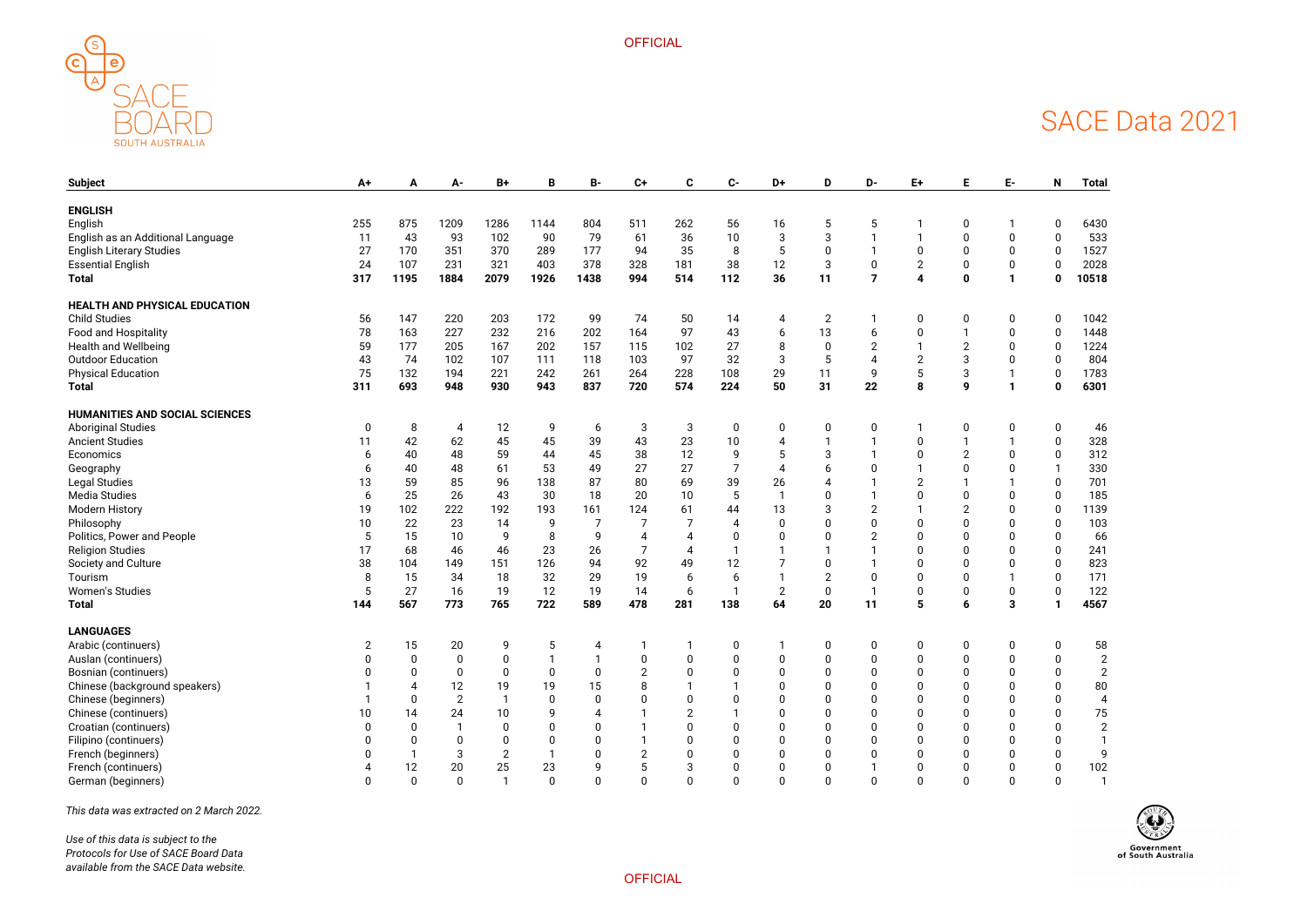



| <b>Subject</b>                       | A+  |                | А-             | $B+$         |      | В-   | $C+$ | C        | $C-$     | D+  | D           | D-           | E+          |                | E-               | N           | <b>Total</b>   |
|--------------------------------------|-----|----------------|----------------|--------------|------|------|------|----------|----------|-----|-------------|--------------|-------------|----------------|------------------|-------------|----------------|
| German (continuers)                  |     | 13             | 22             | 11           | 12   |      |      | 3        |          |     | O           | <sup>0</sup> |             |                |                  |             | 71             |
| Hindi (continuers)                   |     |                | $\Omega$       |              |      |      |      |          |          |     |             |              |             |                |                  |             | 11             |
| Hungarian (continuers)               |     |                |                |              |      |      |      |          |          |     |             |              |             |                |                  |             | 3              |
| Indonesian (beginners)               |     |                |                |              |      |      |      |          |          |     |             |              |             |                |                  |             | 11             |
| Indonesian (continuers)              |     |                |                |              |      |      |      |          |          |     |             |              |             |                |                  |             | 8              |
| Italian (beginners)                  |     |                |                |              |      |      |      |          |          |     |             |              |             |                |                  |             | q              |
| Italian (continuers)                 |     | 18             | 29             |              | 13   |      |      |          |          |     |             |              |             |                |                  |             | 96             |
| Japanese (beginners)                 |     | $\overline{2}$ | 3              | 5            | 6    | 3    |      |          |          |     |             |              |             |                |                  |             | 25             |
| Japanese (continuers)                |     | 17             | 31             | 21           | 22   | 15   |      |          |          |     |             |              |             |                |                  |             | 148            |
| Khmer (continuers)                   |     |                |                |              |      |      |      |          |          |     |             |              |             |                |                  |             | 9              |
| Korean (background speakers)         |     |                |                |              |      |      |      |          |          |     |             |              |             |                |                  |             |                |
| Korean (beginners)                   |     |                |                |              |      |      |      |          |          |     |             |              |             |                |                  |             | 10             |
| Korean (continuers)                  |     |                |                |              |      |      |      |          |          |     |             |              |             |                |                  |             | 5              |
| Language and Culture                 |     | 13             |                |              | 10   |      |      |          |          |     |             |              |             |                |                  |             | 41             |
| Latin (continuers)                   |     |                |                |              |      |      |      |          |          |     |             |              |             |                |                  |             |                |
| Modern Greek (beginners)             |     |                |                |              |      |      |      |          |          |     |             |              |             |                |                  |             | $\overline{2}$ |
| Modern Greek (continuers)            |     |                |                |              |      |      |      |          |          |     |             |              |             |                |                  |             | 24             |
| Persian (continuers)                 |     |                |                |              |      |      |      |          |          |     |             |              |             |                |                  |             | 14             |
| Polish (continuers)                  |     |                |                |              |      |      |      |          |          |     |             |              |             |                |                  |             |                |
| Portuguese (continuers)              |     |                |                |              |      |      |      |          |          |     |             |              |             |                |                  |             |                |
| Punjabi (continuers)                 |     | 2              |                |              |      |      |      |          |          |     |             |              |             |                |                  |             | 9              |
| Russian (continuers)                 |     | 10             |                |              |      |      |      |          |          |     |             |              |             |                |                  |             | 15             |
| Serbian (continuers)                 |     | 3              |                |              |      |      |      |          |          |     |             |              |             |                |                  |             | 3              |
| Sinhala (continuers)                 |     |                |                |              |      |      |      |          |          |     |             |              |             |                |                  |             |                |
| Spanish (beginners)                  |     |                |                |              |      |      |      |          |          |     |             |              |             |                |                  |             | 10             |
| Spanish (continuers)                 |     | 10             |                |              |      |      |      |          |          |     |             |              |             |                |                  |             | 37             |
| Swedish (continuers)                 |     |                |                |              |      |      |      |          |          |     |             |              |             |                |                  |             |                |
| Turkish (continuers)                 |     |                |                | <sup>0</sup> |      |      |      |          |          |     |             |              |             |                |                  |             |                |
| Vietnamese (background speakers)     |     | 22             | 13             |              |      | 10   |      |          |          |     | O           | $\Omega$     |             |                |                  |             | 69             |
| Vietnamese (continuers)              |     | 5              | $\overline{2}$ |              |      |      |      |          | $\Omega$ |     | $\Omega$    | $\Omega$     | $\Omega$    |                |                  |             | 14             |
| <b>Australian Languages</b>          |     |                |                |              |      |      |      |          |          |     |             |              |             |                |                  |             |                |
| Additional Language - Pitjantjatjara |     |                |                | $\mathbf{0}$ |      |      |      | $\Omega$ | 0        |     | O           | <sup>0</sup> |             |                |                  |             |                |
| First Language - Pitjantjatjara      |     |                |                | $\mathbf 0$  |      |      |      |          | ŋ        |     | 0           | 0            | $\Omega$    |                |                  |             |                |
| Revival Language - Adnyamathanha     | U   | U              | U              | U            | U    | Z    | U    | U        | U        | υ   | U           | U            | υ           |                | $\boldsymbol{0}$ | U           | $\mathbb{Z}$   |
| <b>Total</b>                         | 64  | 181            | 241            | 167          | 147  | 86   | 70   | 30       | 8        | 8   | $\mathbf 0$ | $\mathbf{1}$ | $\mathbf 0$ | $\mathbf 0$    | $\mathbf 0$      | $\mathbf 0$ | 1003           |
| <b>MATHEMATICS</b>                   |     |                |                |              |      |      |      |          |          |     |             |              |             |                |                  |             |                |
| <b>Essential Mathematics</b>         | 28  | 43             | 76             | 110          | 146  | 175  | 181  | 147      | 78       | 25  | 10          | 5            | 6           | $\overline{2}$ | $\overline{2}$   |             | 1035           |
| <b>General Mathematics</b>           | 121 | 484            | 639            | 607          | 643  | 515  | 417  | 348      | 176      | 75  | 31          | 13           | 9           | $\overline{7}$ | $\overline{2}$   | $\mathbf 0$ | 4087           |
| <b>Mathematical Methods</b>          | 194 | 417            | 422            | 433          | 391  | 370  | 317  | 253      | 157      | 47  | 15          | 8            |             | $\overline{2}$ |                  | 0           | 3031           |
| <b>Specialist Mathematics</b>        | 52  | 138            | 162            | 131          | 158  | 118  | 101  | 71       | 64       | 26  | 11          | 6            | 0           | $\mathbf 0$    | $\pmb{0}$        | $\mathbf 0$ | 1038           |
| <b>Total</b>                         | 395 | 1082           | 1299           | 1281         | 1338 | 1178 | 1016 | 819      | 475      | 173 | 67          | 32           | 19          | 11             | 5                |             | 9191           |

*This data was extracted on 2 March 2022.*

*Use of this data is subject to the Protocols for Use of SACE Board Data available from the SACE Data website.*